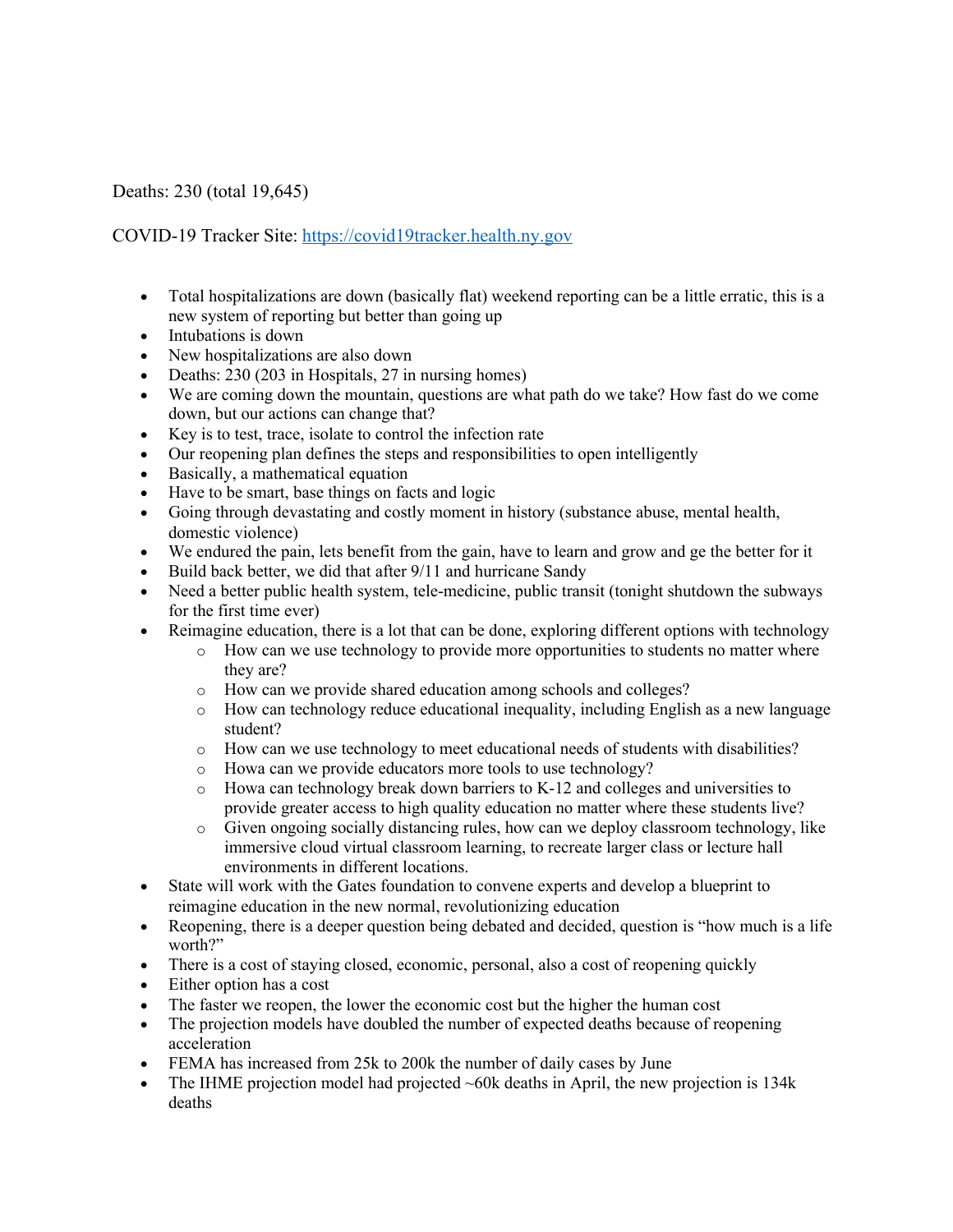- Revisions reflected rising mobility in states and easing of social distancing (IHME director)
- More people in contact with other people, the higher the infection rate, we know that, that is why projects are going up
- That is the hard truth we are dealing with, let's be honest and open about it "how much is a human life worth?"
- That is the real discussion that no one is admitting
- To me, a human life is priceless
- But lest be open about the decisions we are making
- And let's be factual, production and unites
- The federal government must work now better than ever and they must be able to pass bi-partisan legislation
- Partisanship is unacceptable, this will determine if people live or die
- If you don't pass legislation, federal government doesn't work and if federal government doesn't work then state and local governments don't work
- Facts are important, president said "blue state bailouts are unfair to republicans..."
- There has been no aid to state and local governments, they fund police, fire, teachers, healthcare workers
- States are in dire financial circumstances
- Every state, including NY, needs federal support to weather this storm
- The mismanagement of blue states for decades that they want us to bail out-this is not a fact
- It is the federal government, not the state government
- We need help because of the coronavirus, how do you call that a bailout?
- This is not mismanagement by the states, mismanagement has been by the feds and has gone back decades
- NY has been continuously shortchanged by the government, have always received less than they put in for decades
- Democratic states are the top 5 donor states (NY, NJ, CT, MA, CA); receiving states: Virginia, Maryland, Kentucky, Alabama, Florida
- NY since 2015-paid \$116B more than it took, just give us that back
- Stop the partisanship and politics, it is counterproductive for everyone
- If you don't pass a bill you won't get the economy back on its feet
- It's not "you" or "me" its "we"
- This virus kills Americans, not Democrats or Republicans
- If we can't put politics aside now than when?
- "a house divided against itself cannot stand" Abraham Lincoln
- Each of us must do our part, wear a mask, it is the smart and right thing to do, it isn't about you, it's about protecting others, it is not such a burden
- No one is doing this because government told them to do it, I can give the facts but NYers have to agree to do this
- Asking NYers to produce an ad about why to wear a mask, will pick the 5 best, then NYers will pick the best and it will be run. (Mariah Cuomo will volunteer to take part in this)
- Wearamask.ny.gov if you want to take part

## Q&A:

Can you comment on nursing home deaths, increasing numbers?

- You have two categories, confirmed deaths and probable/presumed deaths
- Some have combined the two, some keep them separate
- We asked nursing homes to provide updated information
- Confirmed deaths are in official tally, now putting up both categories
- Now asking them to separate those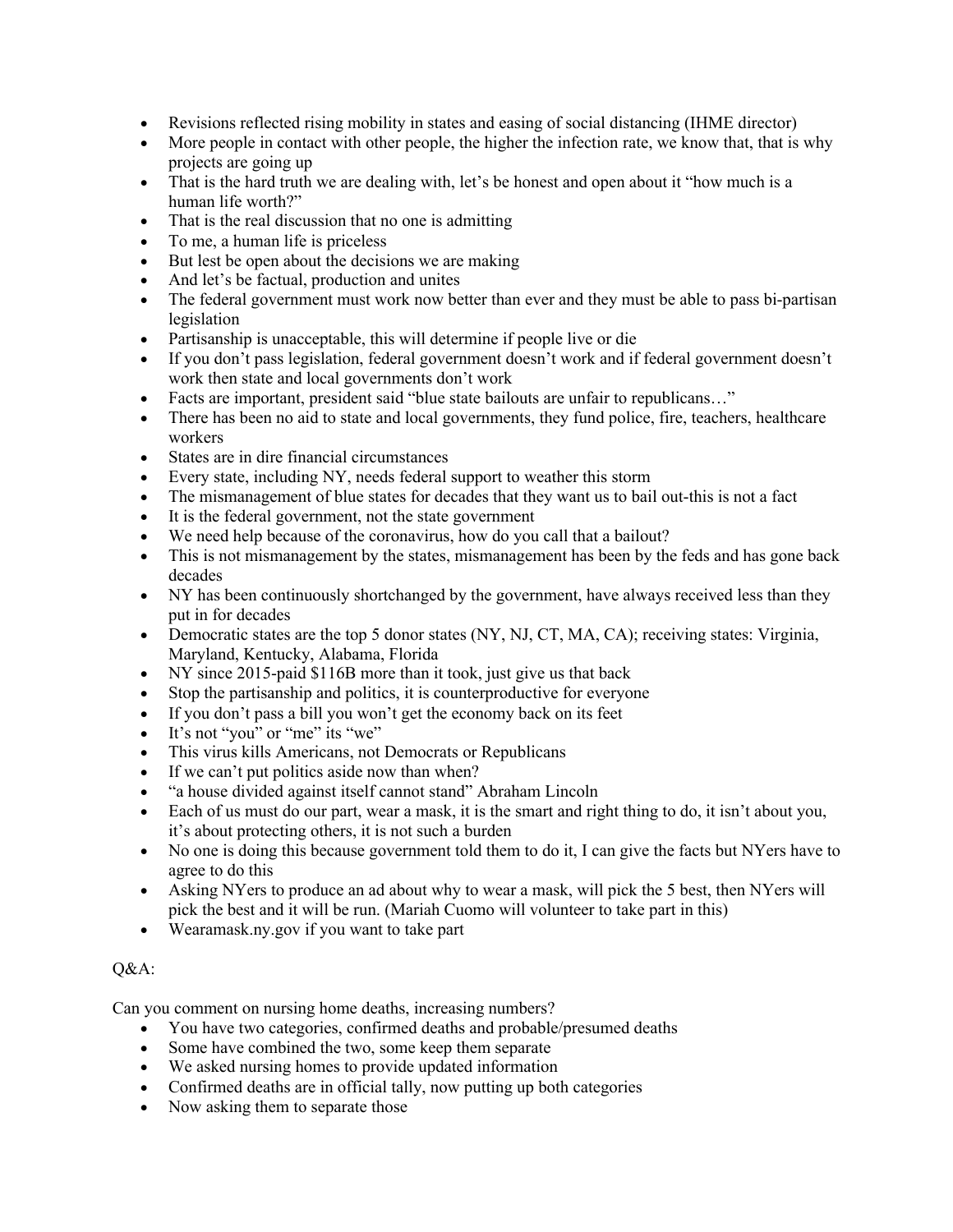If someone goes from nursing homes to hospital does that go to NH or hospital?

- That goes to a hospital
- Have to take these numbers with a grain of salt, what is a presumed death? What about at home deaths? Have to have a caveat with all of these

When you look at nursing homes why weren't steps taken earlier, are there mechanisms that could be done?

- Nursing homes are the most vulnerable places, said from day one, that is how the nation was introduced to the virus
- What can you do better? I don't know, something we are studying, we did some harsh things here, no visitors, how can you do that?
- Do everything you can, but if there are things we can learn from and do, we will
- Some have gone to hospitals but can't turn hospitals into nursing homes
- If nursing homes can't handle patient, nursing homes have to say that
- Nursing homes have to know what their limits are, we have alternatives
- No visitors, 12 hours temp checks, PPE for staff

What do nursing home staff do if they can't get PPE?

- We have provided 100's of thousands is not millions of PPE, we have been working to backfill
- Everyone wants to point at nursing homes, they are doing phenomenal work, everyone is doing everything they can do
- Nursing homes, if coronavirus gets in, just takes one person to bring it in

When you are talking about re-opening what do you say to people who say metrics are unrealistic and will keep NYC closed for a long time? Also, what do you see subway looking like?

- We didn't create, they are best practices
- Come from experts
- Alternative is not to follow measurements because you want to reopen, that is the emotion over the logic, question will be do you want to reopen even if it's not safe?
- How many more deaths are you willing to sustain to reopen quickly?
- There are costs, this is a tradeoff, how many more people will die
- We will reopen when it is safe, it depends on what we do
- You can take precautions on the subways, but I don't think it is possible to stay 6 feet apart

When do you expect NYC and downstate to hit the metrics, what happens if after reopening numbers go up?

- If numbers go up, you backtrack, ideal is you reopen slowly and adjust
- More intelligent is a modulated reopening so you can watch the numbers
- I don't know when we hit the metrics in NYC? I don't know, no one knows
- Our behavior is a direct coefficient, it matters what you do today
- We don't know the rate of decline

The president specifically said the states have been mismanages, what role do you want feds to play, what about rolling back taxes for those who came to work?

- A lot of things we would love to do, need federal money to fund schools in dire financial need
- I get the politics of the Senate, I get partisan politics, understand the polarization but we in NY got a job done in a bi-partisan way
- President has to be the compromiser here, can't ask the house to pass another piece of legislation that doesn't not help the states, congress can't be forced to savage their own states, either he bridges the gap or he will fail

COVID like syndrome that effects children-

- We will have something on that tomorrow, Zucker has been looking that this
- Can you assure commuters that 24-hour service I'll come back?
	- Yes, when the pandemic is over

Do you think this is political or personal for the President?

• We were doing great before this, nothing to do with decades of mismanagement